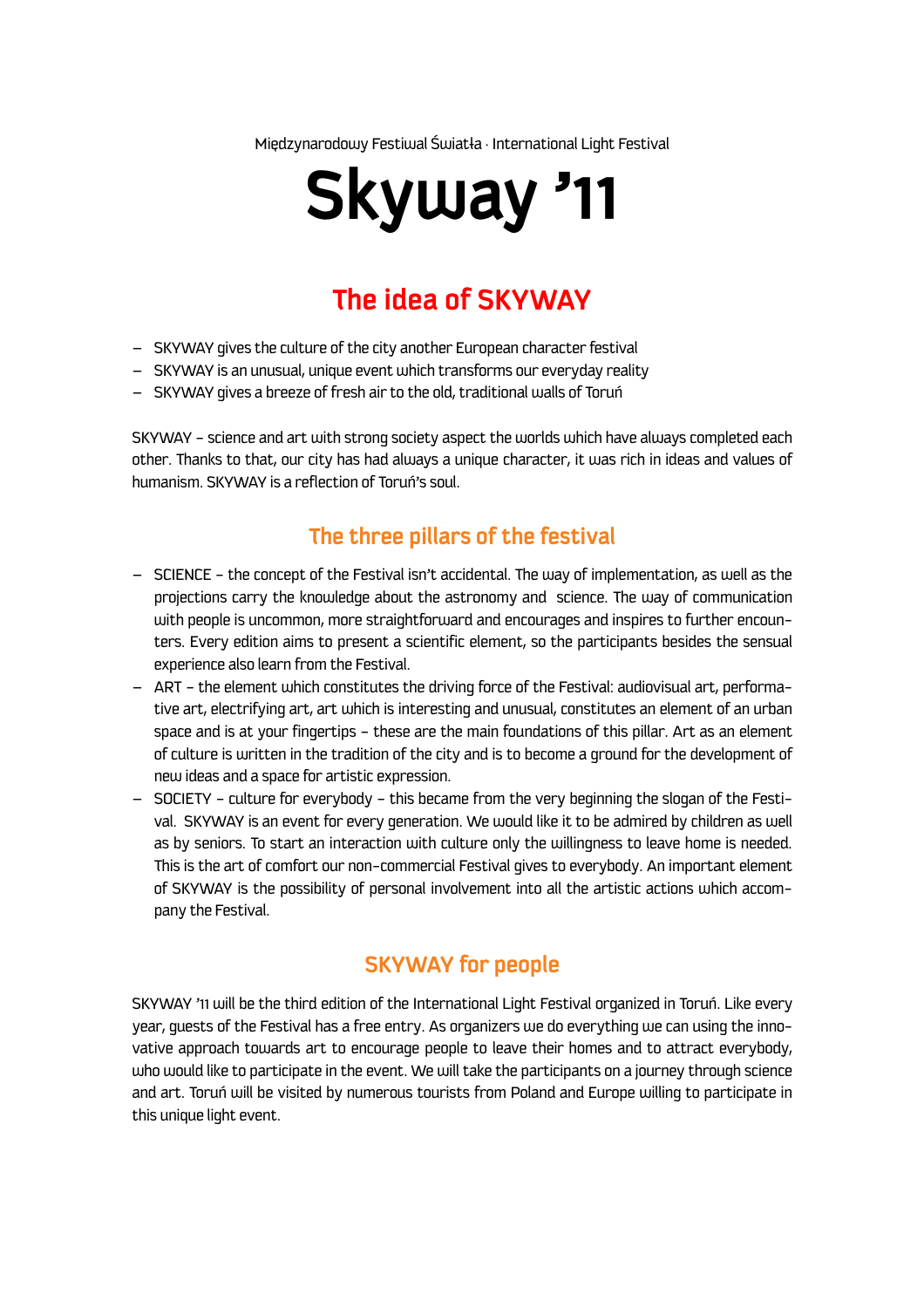## **Toruń will shine longer**

Our city will shine in 2011 even brighter as we will extend the Festival to few more days. We plan to organize SKYWAY in the same time, as the natural phenomenon Perseids. This effect is visible in late June and early August and its peek is reached on the 12th of August.

# **Education for kids**

The message of particular installations as well as artistic actions aim to awake an interest for culture among children. We would like to create in children a need for active participation in the cultural life and encourage a way of thinking in broader terms.

#### **Ecology**

Thinking about environment protection is also a theme we would like to stress during SKYWAY '11. Toruń is one of cleanest cities in Poland. In order to protect this state we need to educate the society starting already with children on how important an ecological way of life is. Our presence forms and influences the future of our children.

#### **Light is our power**

Another time Toruń will shine with the light of culture. The power of light will make Toruń visible on the international scene. As in the previous years, artistic actions which we will present to the public, will meet wide interest of media and will be noticed not only in Poland but also in Europe. Because Toruń = culture.

#### **Transformed urban space**

Toruń which is promoted with the slogan "Get Gothic" is perceived as the city of Copernicus, gingerbread, rich history and tradition deeply rooted in the walls of the Old Town. SKYWAY give us a unique opportunity to show a new face of our city. Modernity, science and innovation expressed by numerous multimedia projection integrated in the urban space, link in a unique way tradition and presence. We are determined to look for new, interesting locations for our installations. We hope to engage other districts of Toruń in our project. We would like culture to meet people. We are convinced that culture should build civic awareness and social integration.

# **High level of audiovisual art**

SKYWAY '11 will host in Toruń numerous great artists specialized in installations linking light and sound. Artworks presented in Toruń will be created by world famous and very experienced artists, whose works enrich numerous international events of high rank. SKYWAY gives a chance also to young, local artists who can be admired by creativity and innovative approach to culture.